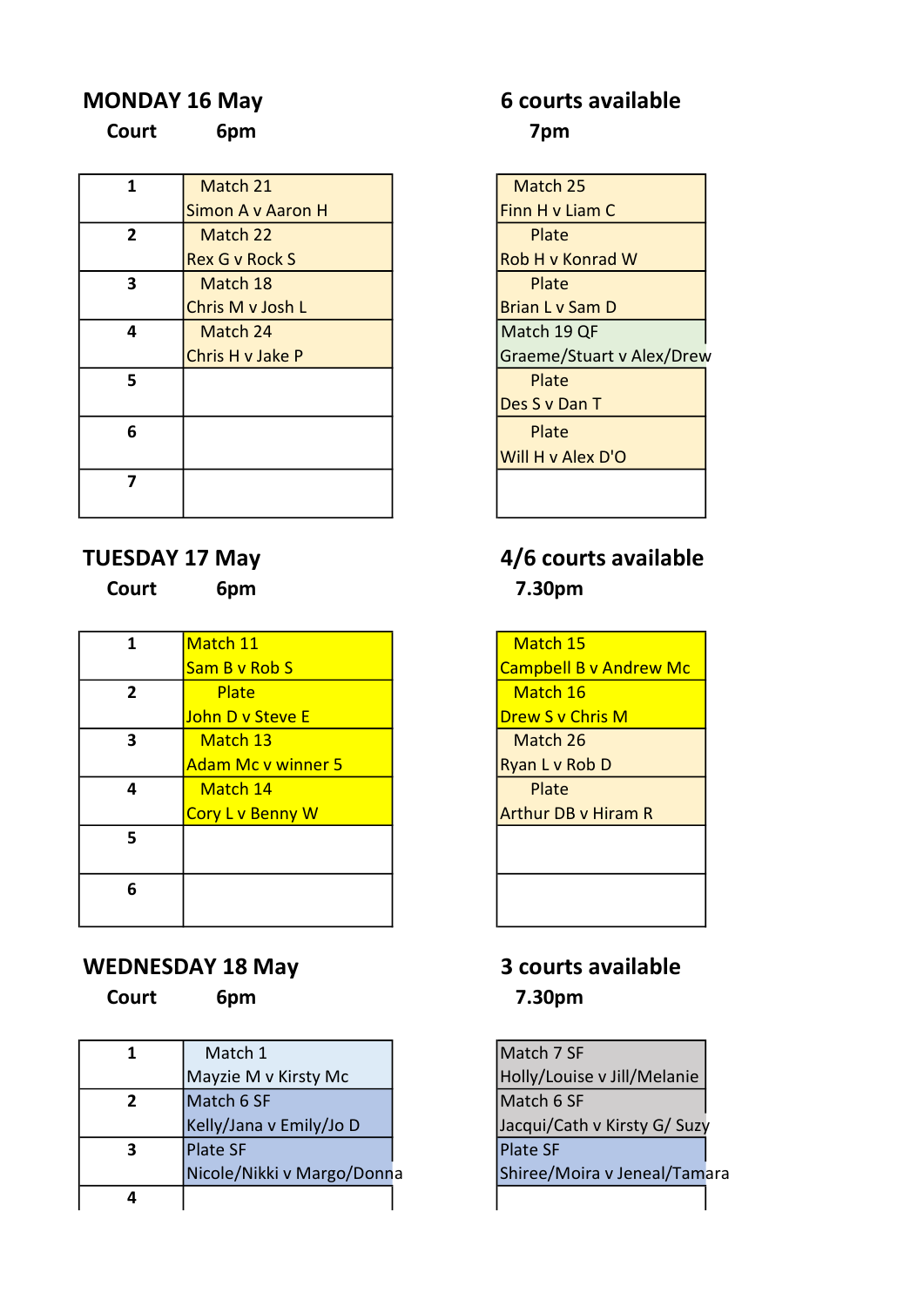| 5 |  |
|---|--|
|   |  |
| 6 |  |
|   |  |

### THURSDAY 12 May

Court 6pm 7pm

| 1 | Match 17                     |  |
|---|------------------------------|--|
|   | Gary W v Mark S-R            |  |
| 2 | Plate SF                     |  |
|   | Emma/Rachel v Natalie/Robina |  |
|   | <b>Plate SF</b>              |  |
|   | Terena/Jo v Debbie/Debi      |  |
| 4 | Plate 6                      |  |
|   | Konrad/Simon v Geoff/Rex     |  |
| 5 |                              |  |
| 6 |                              |  |
|   |                              |  |



Match 2 SF Vanesa C v Jill S Match 3 SF a  $\int$ Jacqui A v winner 1 Match 2 Nikki C v Margo A Match 16 Cory/Benny v Liam/Rock Match 18 Will/Rob H v Rob S/Steve O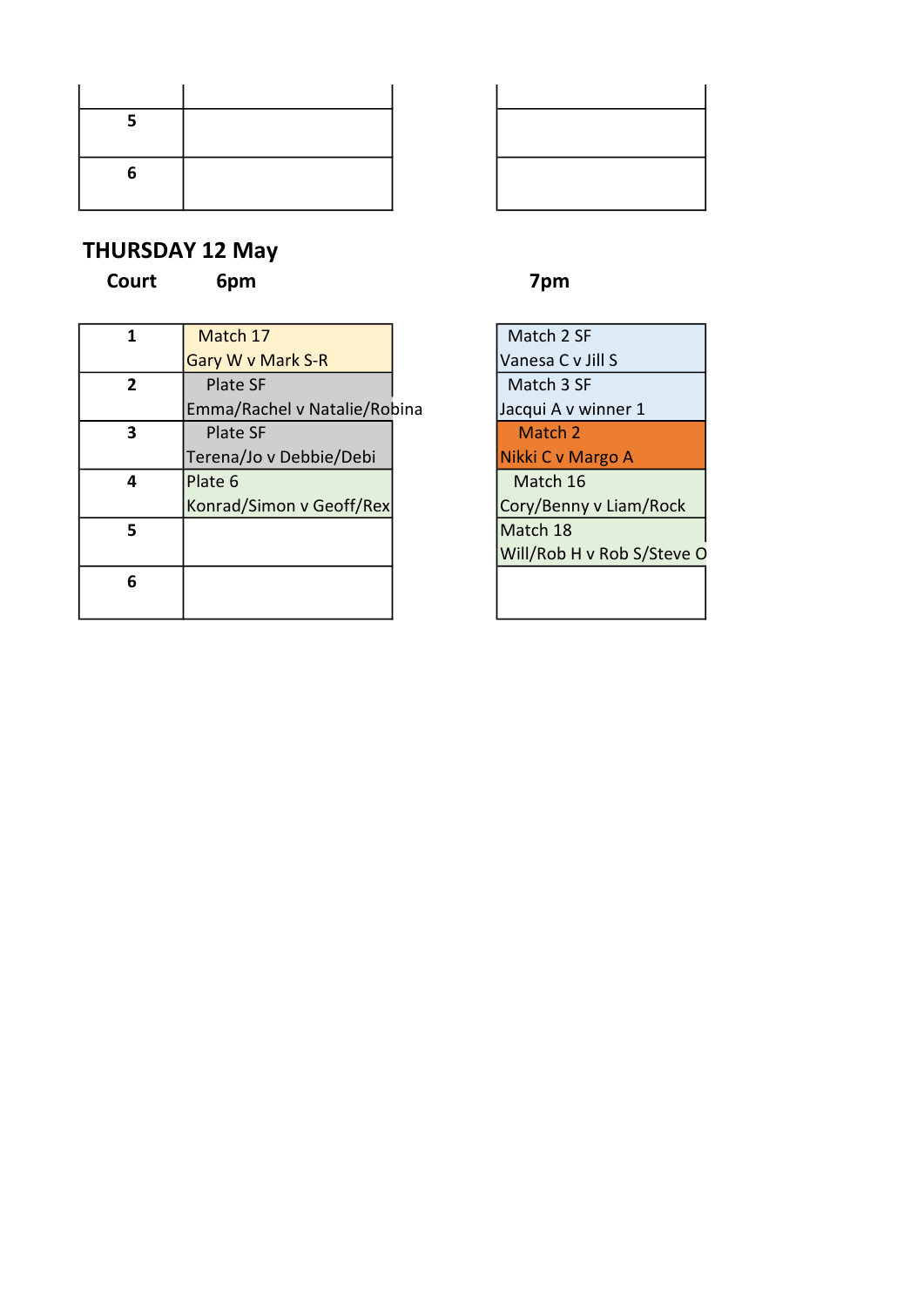## 8pm

| Match 23                   |
|----------------------------|
| John D v winner 18         |
| Plate                      |
| Oliver T v Fraser B        |
| Plate 2                    |
| Russell/Alex v Tim/Tim     |
|                            |
|                            |
| Match 5                    |
| <b>Rock S v Chris H</b>    |
| Plate                      |
| <b>Michael L v Blair H</b> |
|                            |
|                            |

## 8pm

 $\mathbf l$ 

| Plate                      |
|----------------------------|
| Kelvin M v Max A           |
| Plate                      |
| <b>Russell B v Glenn R</b> |
|                            |
|                            |
|                            |
|                            |

# 8pm

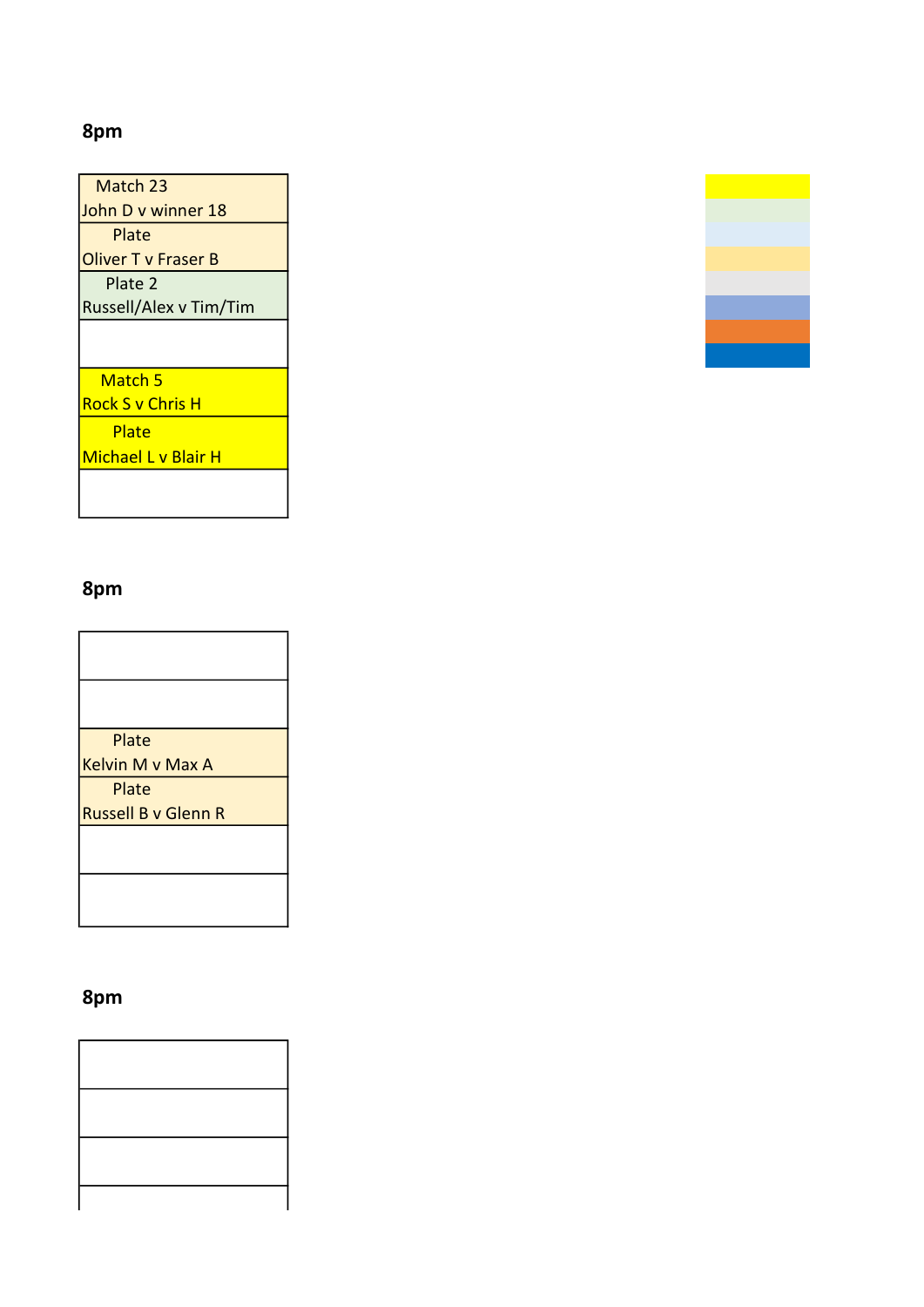### 8pm

| Plate 5                     |
|-----------------------------|
| Des/ John v Hugh/Ryan       |
| Plate 4                     |
| Brian/Arthur v Kelvin/Glenn |
|                             |
|                             |